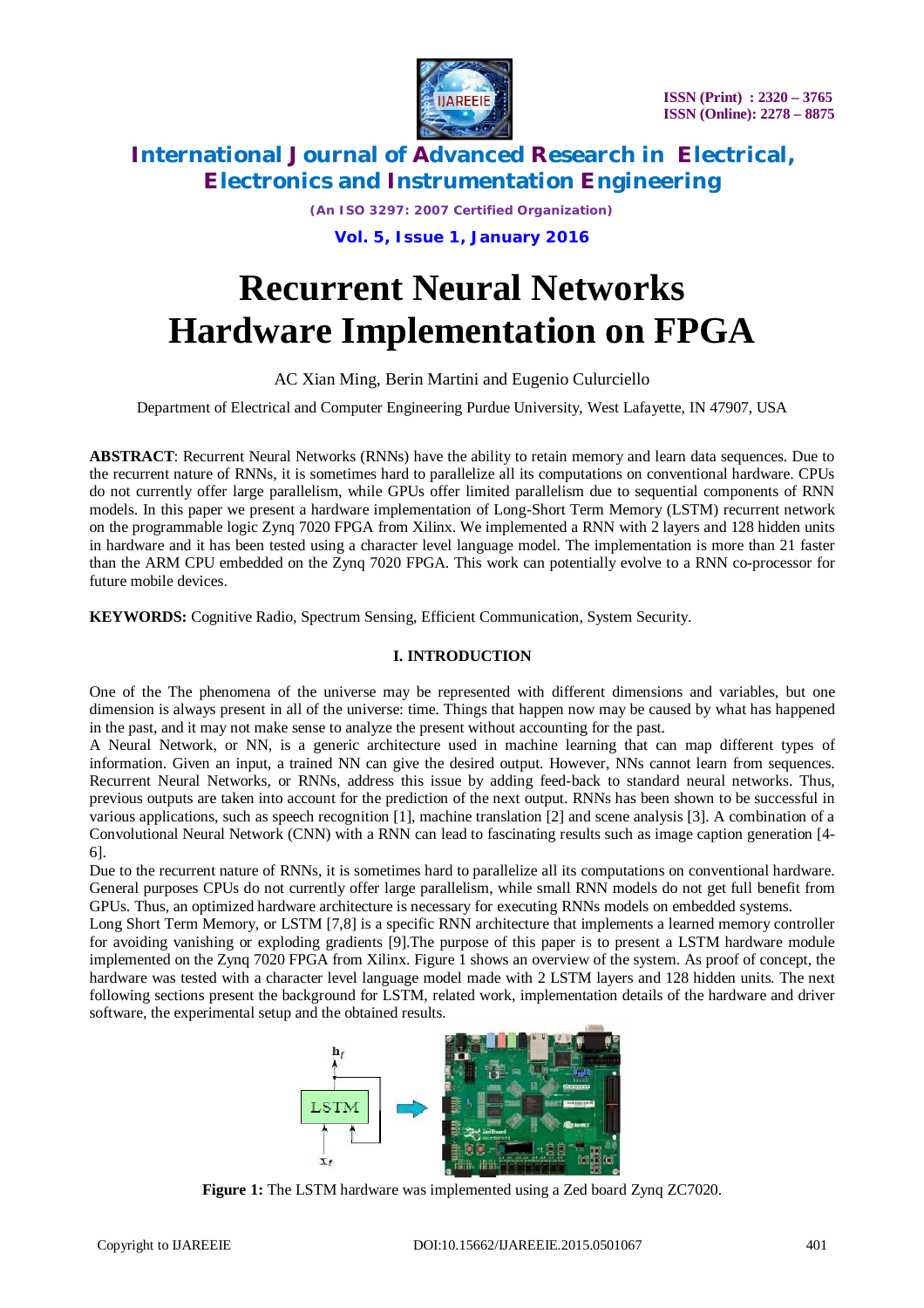

*(An ISO 3297: 2007 Certified Organization)*

### **Vol. 5, Issue 1, January 2016**

#### **II. LSTM BACKGROUND**

Cognitive One main feature of RNNs is that they can learn from previous information. But the question is how far should a model remember, and what to remember. Standard RNN can retain and use recent past information[8]. But it fails to learn long-term dependencies. Vanilla RNNs are hard to train for long sequences due to vanishing or exploding gradients[9].This is where LSTM comes into play. LSTM is an RNN architecture that adds memory controllers to decide when to remember, forget and output. This makes the optimization procedure much more stable and allows the model to learn long-term dependencies [7&8].

There are some variations on the LSTM architecture. One variant is the LSTM with peephole introduced by [10]. In this variation, the cell memory influences the input, forget and output gates. Conceptually, the model peeps into the memory cell before deciding whether to memorize or forget. In [11], input and forget gate is merged together into one gate. There are many other variations such as the ones presented in [12,13].All those variations have similar performance as shown in [14].

The LSTM hardware module that was implemented focuses on the LSTM version that does not have peepholes, which is shown in figure 2. This is the vanilla LSTM [15], which is characterized by the following equations:



**Figure 2**: The vanilla LSTM architecture that was implemented in hardware **o** represents matrix-vector multiplication and is element-wise multiplication.

$$
\mathbf{i}_t = \sigma(W_{xi} \mathbf{x}_t + W_{hi} \mathbf{h}_{t-1} + \mathbf{b}_i)
$$
 (1)

$$
\mathbf{f}_t = \sigma(W_{xf}\mathbf{x}_t + W_h f \mathbf{h}_{t-1} + \mathbf{b}_f)
$$
\n
$$
= \sigma(W_{xf}\mathbf{x}_t + W_h f \mathbf{h}_{t-1} + \mathbf{b}_f)
$$
\n(2)

$$
\mathbf{c}_t = o(W_{xo}x_t + Wh_0\mathbf{n}_{t-1} + \mathbf{b}_o)
$$
\n
$$
\mathbf{\tilde{c}}_t = \tanh(W_{rc}x_t + W_{hc}\mathbf{h}_{t-1} + \mathbf{b}_c)
$$
\n(4)

$$
= \tanh\left(\frac{W_{xc}A_t + W_{hc}\mathbf{u}_{t-1} + \mathbf{u}_c}{\sigma}\right) \tag{5}
$$

$$
\mathbf{c}_t = \mathbf{f}_t \odot \mathbf{c}_{t-1} + \mathbf{i}_t \odot \tilde{\mathbf{c}}_t \tag{5}
$$

$$
\mathbf{h}_t = \mathbf{o}_t \odot \tanh(\mathbf{c}_t) \tag{6}
$$

where is the logistic sigmoid function, is element wise multiplication, x is the input vector of the layer, W is the model parameters, c is memory cell activation,  $-c_t$  is the candidate memory cell gate, h is the layer output vector. The subscript *t*-1 means results from the previous time step. Thei, f and o are respectively input, forget and output gate. Conceptually, these gates decide when to remember or forget an input sequence, and when to respond with an output. The combination of two matrix-vector multiplications and a non-linear function,  $f(W_x x_t + W_h h_t \t + b)$ , extracts information from the input and previous output vectors. This operation is referred as gate.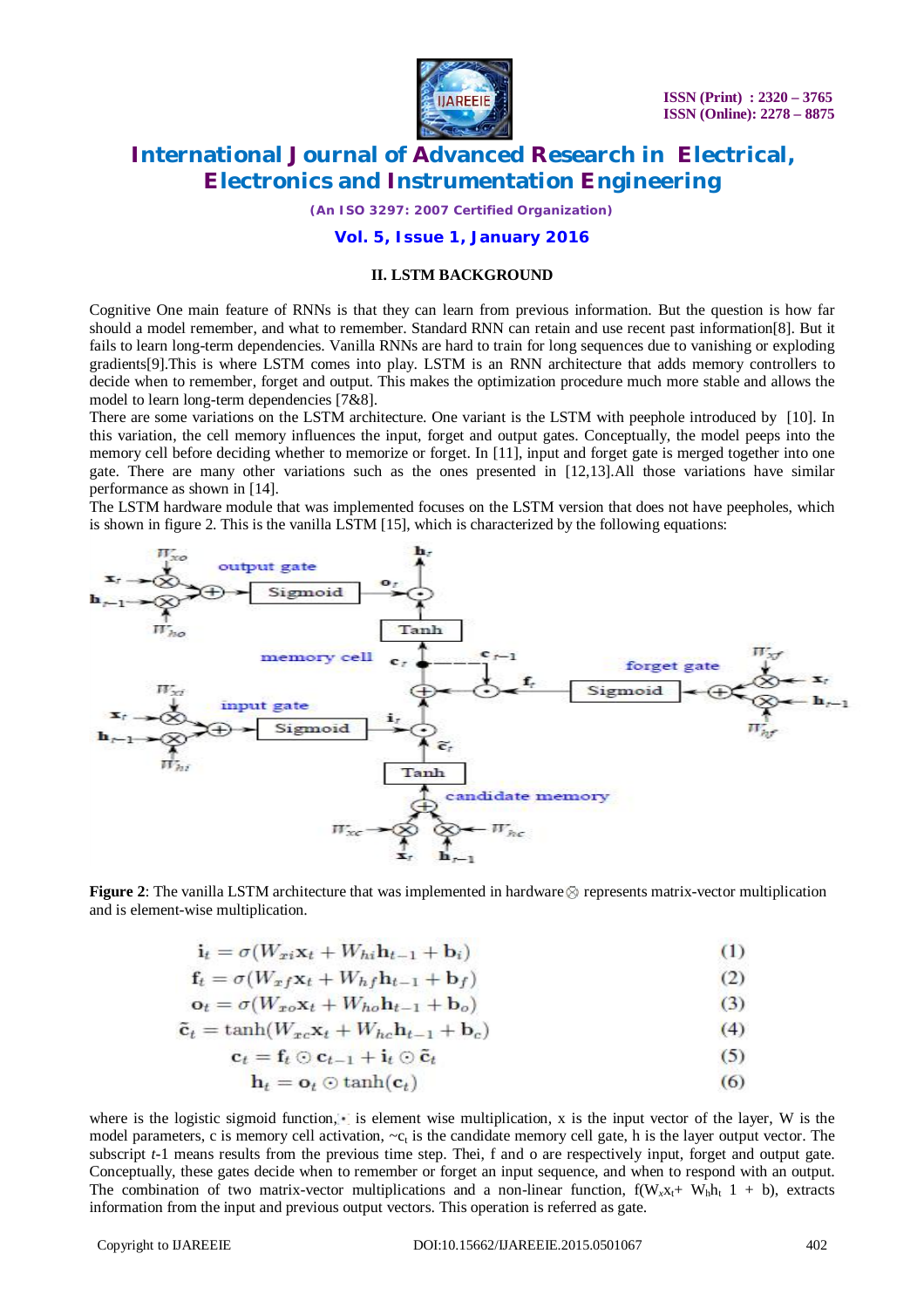

*(An ISO 3297: 2007 Certified Organization)*

### **Vol. 5, Issue 1, January 2016**

One needs to train the model to get the parameters that will give the desired output. In simple terms, training is an iterating process in which training data is fed in and the output is compared with a target. Then the model needs to back propagate the error derivatives to update new parameters that minimize the error. This cycle repeats until the error is small enough<sup>[16]</sup>. Models can become fairly complex as more layers and more different functions are added. For the LSTM case, each module has four gates and some element-wise operations. A deep LSTM network would have multiple LSTM modules cascaded in a way that the output of one layer is the input of the following layer.

### **III. RELATED WORK**

Co-processors for Convolutional Neural Networks (CNNs) have been implemented on FPGAs. In [17], a architecture formed by a grid of operation modules can perform image convolutions. A similar implementation is described in [18]. A improved version of accelerator for CNNs is described in [19]. NN-X is a high performance co-processor for deep neural networks implemented on FPGA. The design is based on computational elements called collection that are capable of performing convolution, non-linear functions and pooling. The accelerator efficiently pipelines the collections achieving up to 240 G-op/s.

**MPUE:** In this attack, the objective is to obstruct the DSA process of SUs- i.e., prevent SUs from detecting and using vacant licensed spectrum bands, causing denial of service.

### **IV.RESULT AND DISCUSSION**

#### **4.1Hardware:**

In this paper, the main operations to be implemented in hardware are matrix-vector multiplications and non-linear functions (hyperbolic tangent and logistic sigmoid). Both are modifications of the modules from previous work presented in [19]. For this design, the number format of choice is Q8.8 fixed point. The matrix-vector multiplication is computed by a Multiply Accumulate (MAC) unit, which takes two streams: vector stream and weight matrix row stream. The same vector stream is multiplied and accumulated with each weight matrix row to produce an output vector with same size of the weight's height. The MAC is reset after computing each output element to avoid accumulating previous matrix rows computations. The bias b can be added in the multiply accumulate by adding the bias vector to the last column of the weight matrix and adding an extra vector element set to unity. This way there is no need to add extra input ports for the bias nor add extra pre-configuration step to the MAC unit. The results from the MAC units are added together. The adder's output goes to an element wise non-linear function, which is implemented with linear mapping.

The non-linear function is segmented into lines  $y = ax + b$ , with x limited to a particular range. The values of a, b and x range are stored in configuration registers during the configuration stage. Each line segment is implemented with aMAC unit and a comparator. The MAC multiplies  $\alpha$  and  $\gamma$  and accumulates with b. The comparison between the input value with the line range decides whether to process the input or pass it to the next line segment module. The non-linear functions were segmented into 13 lines, thus the non-linear module contains 13 pipelined line segment modules. The main building block of the implemented design is the gate module as shown in figure 3.



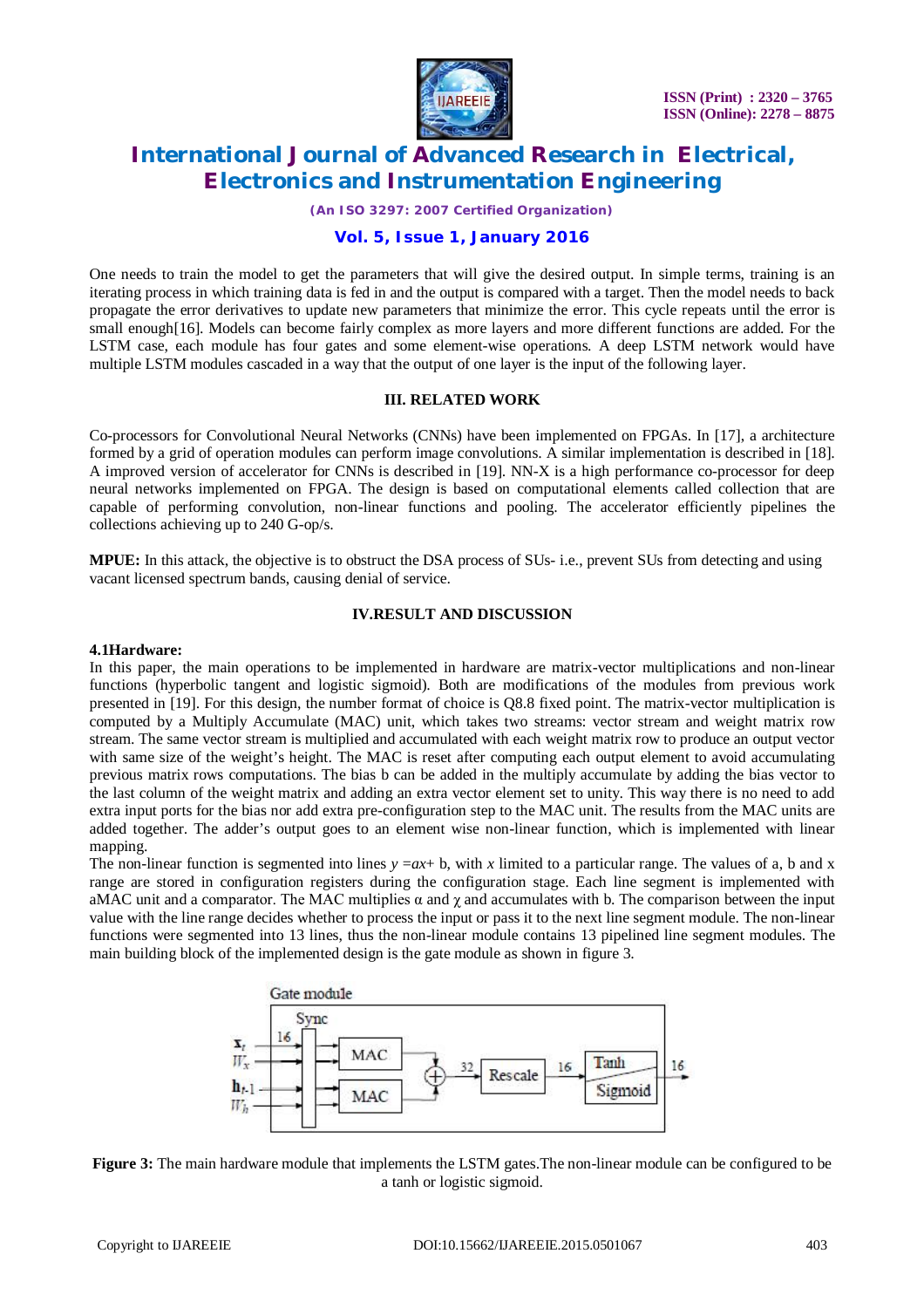

*(An ISO 3297: 2007 Certified Organization)*

### **Vol. 5, Issue 1, January 2016**

The implemented module uses Direct Memory Access (DMA) ports to stream data in and out. The DMA ports use valid and ready handshake. Because the DMA ports are independent, the input streams are not synchronized even when the module activates the ports at same the time. Therefore, a stream synchronizing module is needed. The sync block is a buffer that caches some streaming data until all ports are streaming. When the last port starts streaming, the sync block starts to output synchronized streams. This ensures that vector and matrix row elements that goes to MAC units are aligned.

The gate module in figure 3 also contains a rescale block that converts 32 bit values to 16 bit values. The MAC units perform 16 bit multiplication that results into 32 bit values. The addition is performed using 32 bit values to preserve accuracy.

All that is left are some element wise operations to calculate ct and ht in equations 5 and 6. To do this, extra multipliers and adders were added into a separate module shown in figure 4.



**Figure 4:** The module that computes the ct and ht from the results of the gates. is element-wise multiplication.

The LSTM module uses three blocks from figure 3 and one from figure 4. The gates are pre-configured to have a nonlinear function (tanh or sigmoid). The LSTM module is shown in figure 5.



**Figure 5**: The LSTM module block diagram. It is mainly composed of three gates and one final stage module.

The internal blocks are controlled by a state machine to perform a sequence of operations. The implemented design uses four 32 bit DMA ports. Since the operations are done in 16 bit, each DMA port can transmit two 16 bit streams. The weights Wx and Wh are concatenated in the main memory to exploit this feature. The streams are then routed to different modules depending on the operation to be performed. With this setup, the LSTM computation was separated into three sequential stages:

- 1. Compute  $i_t$  and  $-c_t$ .
- 2. Compute  $f_t$  and  $o_t$ .
- 3. Compute  $c_t$  and  $h_t$ .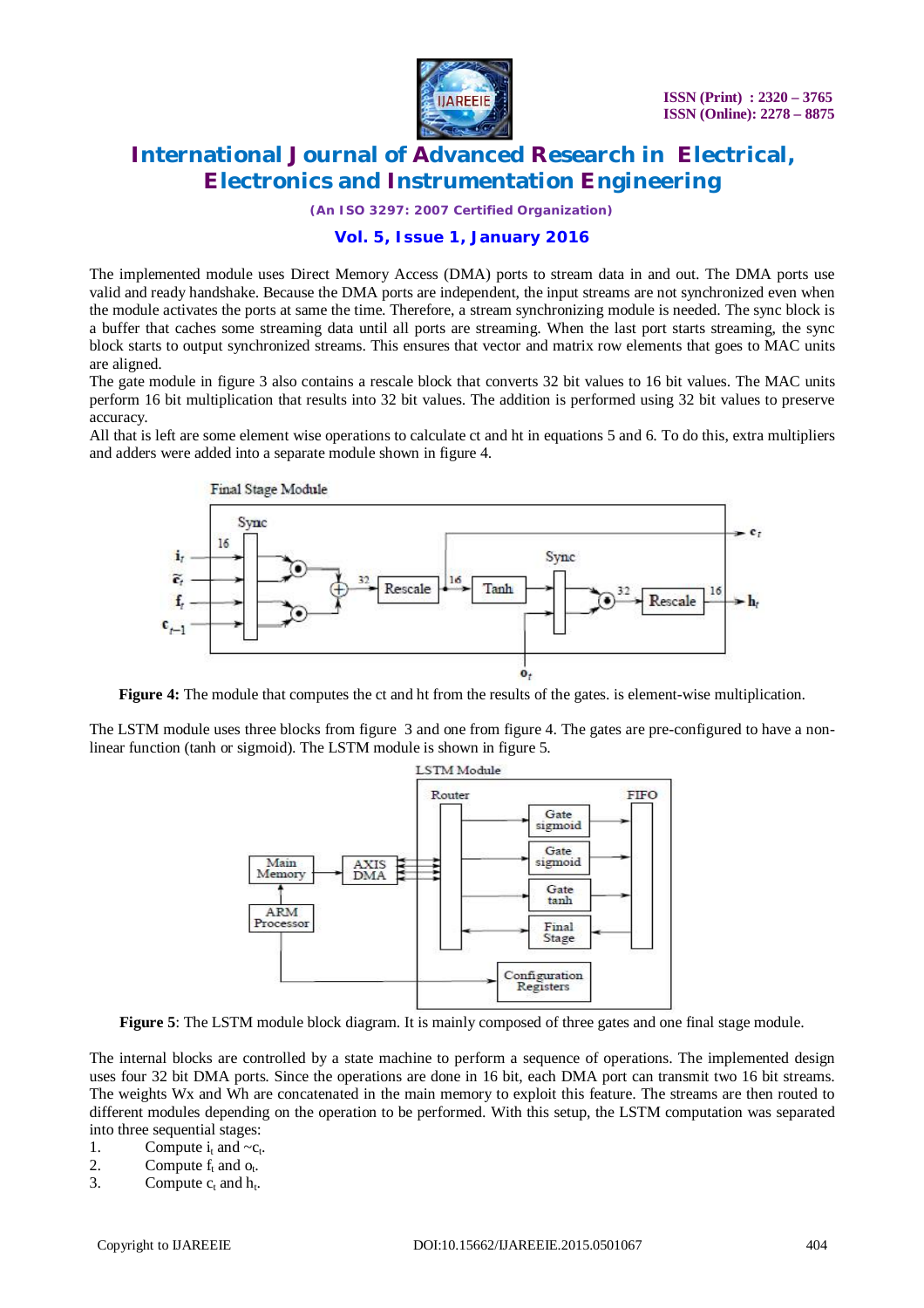

*(An ISO 3297: 2007 Certified Organization)*

### **Vol. 5, Issue 1, January 2016**

In the first and second stage, two gate modules (4 MAC units) are running in parallel to generate two internal vectors  $(i_t, \neg c_t f_t$  and  $o_t$ ), which are stored into a First In First Out (FIFO) for the next stages. The final stage consumes the FIFO vectors to output the h<sub>t</sub>and  $c_t$  back to main memory. After the final stage, the module waits for new weights and new vectors, which can be for the next layer or next time step. The hardware also implements an extra matrix-vector multiplication to generate the final output. This is only used when the last LSTM layer has finished its computation. This architecture was implemented on the Zedboard, which contains the Zynq-7000 SOCXC7Z020. The chip contains Dual ARM Cortex-A9 MPCore, which is used for running theLSTM driver C code and timing comparisons. The hardware utilization is shown in table 1. The module runs at 142 MHz and the total on-chip power is 1:942 W.

| Components    | Utilization<br>$\lceil$ / 1 | Utilization<br>[%] |
|---------------|-----------------------------|--------------------|
| FF            | 12960                       | 12.18              |
| <b>LUT</b>    | 7201                        | 13.54              |
| Memory<br>LUT | 426                         | 2.45               |
| <b>BRAM</b>   | 16                          | 11.43              |
| DSP48         | 50                          | 22.73              |
| <b>BUFG</b>   |                             | 3.12               |

**Table 1**:FPGA hardware resource utilization for Zynq ZC7020.

### **4.2 Driving Software:**

It considers the control and testing software was implemented with C code. The software populates the main memory with weight values and input vectors, and it controls the hardware module with a set of configuration registers.

The weight matrix has an extra element containing the bias value in the end of each row. The input vector contains an extra unity value so that the matrix-vector multiplication will only add the last element of the matrix row (bias addition). Usually the input vector x size can be different from the output vector h size. Zero padding was used to match both the matrix row size and vector size, which makes stream synchronization easier.

Due to the recurrent nature of LSTM,  $c_t$  and  $h_t$  becomes the  $c_t$  1 and  $h_t$  1 for the next time step. Therefore, the input memory location for  $c_t1$  and  $h_t1$  is the same for the output  $c_t$  and ht. Each time step c and h is overwritten. This is done to minimize the number of memory copies done by the CPU. To implement a multi-layer LSTM, the output of the previous layer  $h_t$  was copied to the  $x_t$  location of the next layer, so that  $h_t$  is preserved in between layers for error measurements. This feature was removed for profiling time. The control software also needs to change the weights for different layers by setting different memory locations in the control registers.

### **V. EXPERIMENTS**

The training script by Andrej Karpathy of the character level language model was written in Torch7. The code can be downloaded from Github1. Additional functions were written to transfer the trained parameters from the Torch7 code to the control software.

The Torch7 code implements a character level language model, which predicts the next character given a previous character. Character by character, the model generates a text that looks like the training data set, which can be a book or large internet corpora with more than 2 MB of words. For this experiment, the model was trained on a subset of Shakespeare's work. The model is expected to output Shakespeare look like text.

The Torch7 code implements a 2 layer LSTM with hidden layer size 128 (weight matrix height). The character input and output is a 65 sized vector one-hot encoded. The character that the vector represents is the index of the only unity element. The predicted character from last layer is fed back to input xt of first layer for following time step.

For profiling time, the Torch7 code was ran on other embedded platforms to compare the execution time between them. One platform is the Tegra K1 development board, which contains quad-core ARM Cortex-A15 CPU and Kepler GPU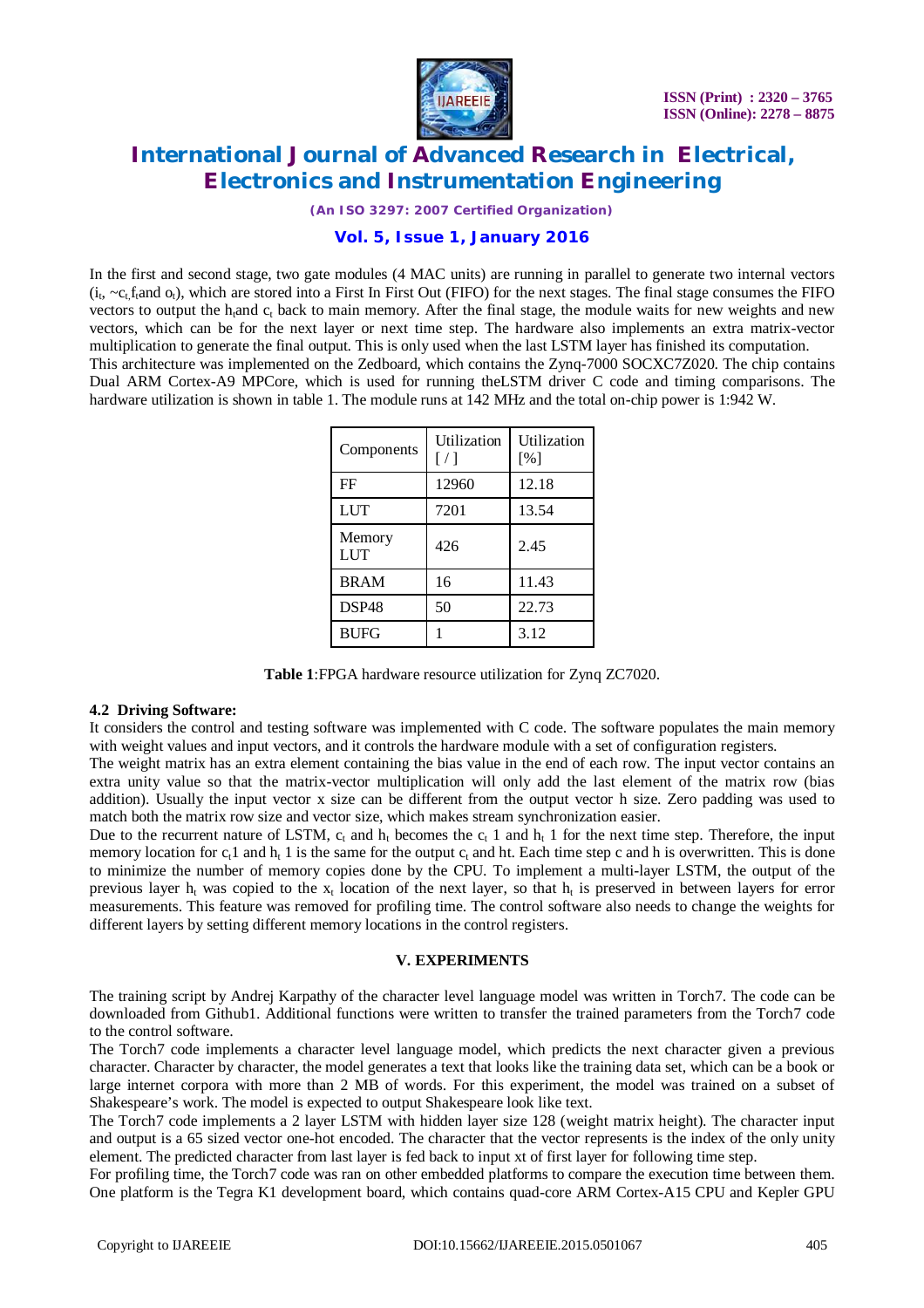

*(An ISO 3297: 2007 Certified Organization)*

### **Vol. 5, Issue 1, January 2016**

192 Cores. The Tegra's CPU was clocked at maximum frequency of 2320:5 MHz. The GPU was clocked at maximum of 852 MHz. The GPU memory was running at 102 MHz.

Another platform used is the Odroid XU4, which has the Exynos5422 with four high performance Cortex-A15 cores and four low power Cortex-A7 cores (ARM big.LITTLE technology). The low power Cortex-A7 cores was clocked at 1400 MHz and the high performance Cortex-A15 cores was running at 2000 MHz.

The C code LSTM implementation was ran on Zed board's dual ARM Cortex-A9 processor clocked at 667 MHz. Finally, the hardware was ran on Zed board's FPGA clocked at 142 MHz.

### **VI.RESULTS**

#### **6.1Accuracy:**

The number of weights of some models can be very large. Even our small model used almost 530 KB of weights. Thus it makes sense to compress those weights into different number formats for a throughput versus accuracy trade off. The use of fixed point Q8.8 data format certainly introduces rounding errors. Then one may raise the question of how much these errors can propagate to the final output. Comparing the results from the Torch7 code with the LSTM module's output for same xt sequence, the average percentage error for the  $c<sub>t</sub>$  was 3:9% and for h<sub>t</sub>was 2:8%. Those values are average error of all time steps. The best was 1:3% and the worse was 7:1%. The recurrent nature of LSTM did not accumulate the errors and on average it stabilized at a low percentage.

The text generated by sampling 1000 characters (timestep  $t = 1$  to 1000) is shown in figure 6. On the right is text output from FPGA and the left text is from the CPU implementation. The result shows that the LSTM model was able to generate personage dialog, just like in one of Shakespeare's book. Both implementations displayed different texts, but same behaviour. This happens because some error causes the model to predict a slightlydifferent character which change the prediction sequence.

| ezWhan I have s II the soul of thee<br>That I may be the sun to the state,<br>That we may be the bear the state to see,<br>That is the man that should be so far o the world.                                                                                                                                                                                     | eButthy'ld not Kindle perpide'd thee this!<br>So shall you shall be gratefully not—<br>Dost there enring?                                                                                                                                                        |
|-------------------------------------------------------------------------------------------------------------------------------------------------------------------------------------------------------------------------------------------------------------------------------------------------------------------------------------------------------------------|------------------------------------------------------------------------------------------------------------------------------------------------------------------------------------------------------------------------------------------------------------------|
| KING EDWARD IV:<br>Why, then I see thee to the common sons<br>That we may be a countering thee there were<br>The sea for the most cause to the common sons,<br>That we may be the boy of the state to thee,<br>That is the sea for the most contrary.                                                                                                             | KING EDWARD IV:<br>Steep that we do desire near me in seeming here?                                                                                                                                                                                              |
| KING RICHARD II:<br>Then we shall be a super in this seas<br>Of the statue of my sons and therefore with the statue<br>To the sea of men with the storesy                                                                                                                                                                                                         | <b>HASTINGS:</b><br>And I am coming to prey you<br>BIANCA:<br>He shall be you both so, get your lord, I'll sea-tay. The law, how<br>both his sake, let him not only smiles<br>and my sons but was, lend that common me within:<br>I mean the case of me chooser. |
| <b>DUKE VICENTIO:</b><br>I cannot say the prince that hath a sun<br>To the prince and the world that was the state,<br>And then the world that was the state to thee,<br>That is the sea for the most cause to the common sons,<br>That we may be the sun to the state to thee,<br>That is the man that should be so far off the world.<br><b>QUEEN MARGARET:</b> | LUCIO:<br>And of this feelemclustion what I was forward.<br>Yer, as it is trudment.<br>PETRUCHI:<br>Suggetion your shape.<br>Than all the morn unknoward:<br>Which, good how be thy juistice, which he will dead?<br>Speak, let me took no more pitch            |
| And then the world that was the state to thee,<br>That is the man that should be so far off the world                                                                                                                                                                                                                                                             | The bloody dealest heart would show it, to death.<br>And if those Caius shalt go alone; befefience<br>Or lie, the love fell'd with mine;<br>Then, yet so, fair of him wall: graces, nbe curs—<br>I wish thee, cake for my heart, and ear and ever                |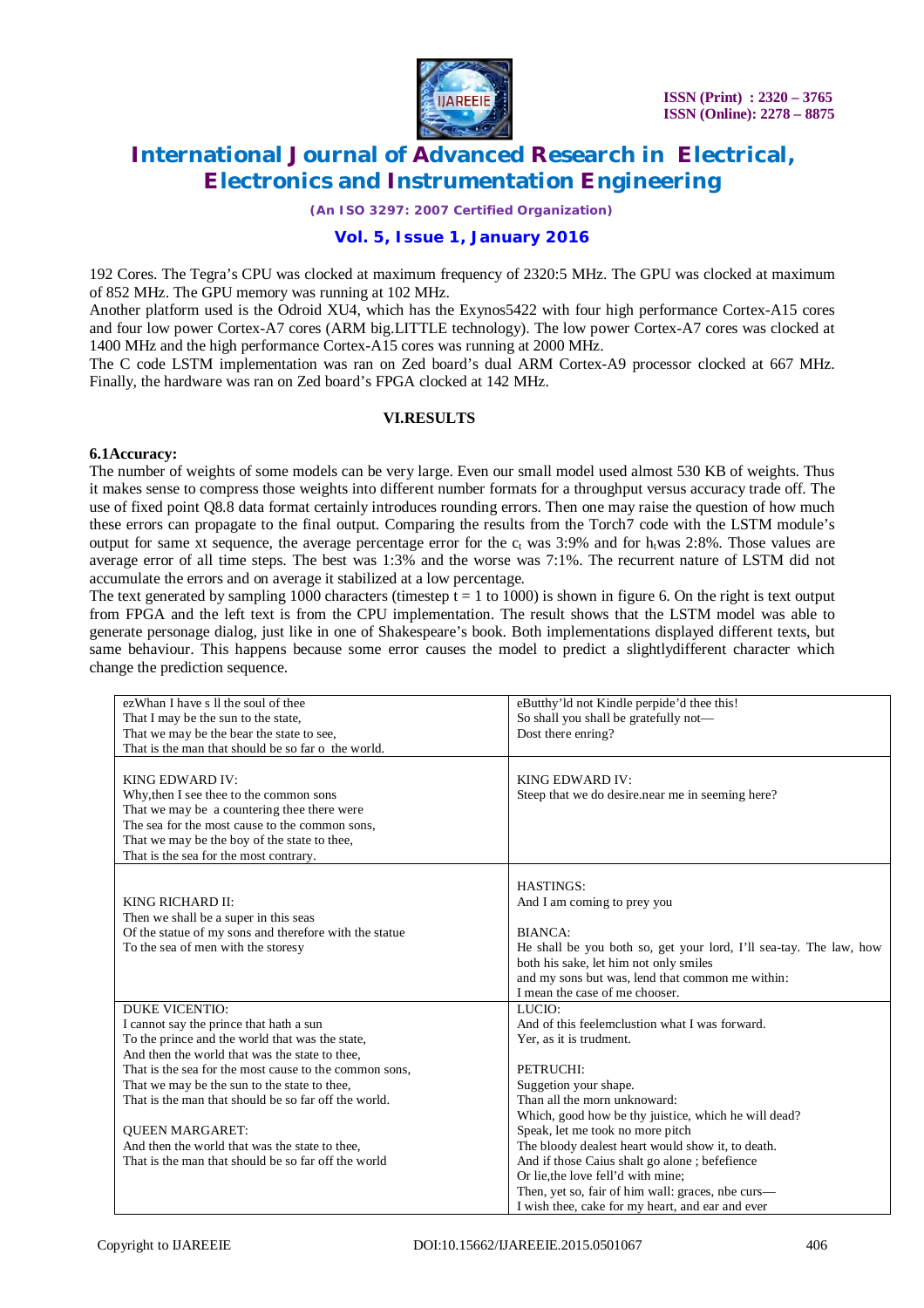

*(An ISO 3297: 2007 Certified Organization)*

### **Vol. 5, Issue 1, January 2016**

**Figure 6**: On the right side is the output text from the LSTM hardware. On the left side is text from CPU implementation. The model predicts each next character based on the previouscharacters. The model only gets the first character (seed) and generates the entire text character by character.

#### **6.2Memory Bandwidth:**

After The Zedboard Zynq ZC7020 platform has 4 advanced extensible Interface (AXI) DMA ports avail-able. Each is ran at 142 mhz and send packagesOf 32 bits. This allows aggregate bandwidth up to 3:8 GB/s full-duplex transfer between FPGA and external DDR3.

At 142mhz, One LSTM module is capable of computing 388:8 Mops/s and uses simultaneously 4 AXI DMA ports for streaming weight and vectorValues[20]. During the peak memory usage, the module requests 2048 Bytes every 187 clock cycles. To run various replicated LSTM module, it isrequired to use more AXI ports or to introduce internal memory to lower requirements of external DDR3 memory usage.

#### **6.3Performance:**

Figure 7 shows the timing results. One can observe that the implemented hardware LSTM was significantly faster than other platforms, even running at lower clock frequency of 142 MHz (Zynq ZC7020 CPU uses 667 MHz). Scaling the implemented design by replicating the number of LSTM modules running in parallel will provide faster speed up. Using 8 LSTM cells in parallel can be 16 faster than Exynos5422. Figure 8 shows the expected speed up, assuming the data throughput is high enough to handle the parallel processing. Figure 9 shows the projected FPGA resources utilization in the Zynq ZC7020. It is possible to fit 8 LSTM cells, for this particular device. Given the necessary resources, the LSTM module can be further replicated to improve performance, since the modules can operate independently.



**Figure 7**: Execution time of feed forward LSTM character level language model on different embed-ded platforms (the lower the better).



**Figure 8**: The execution time is projected to decrease with the increase of number of LSTM cells running in parallel. This can lead to significant performance improvement.

Furthermore, The GPU performance was slower because of the following reasons [21]. The model is too small for getting benefit from GPU, since the software needs to do memory copies. This is confirmed by running the same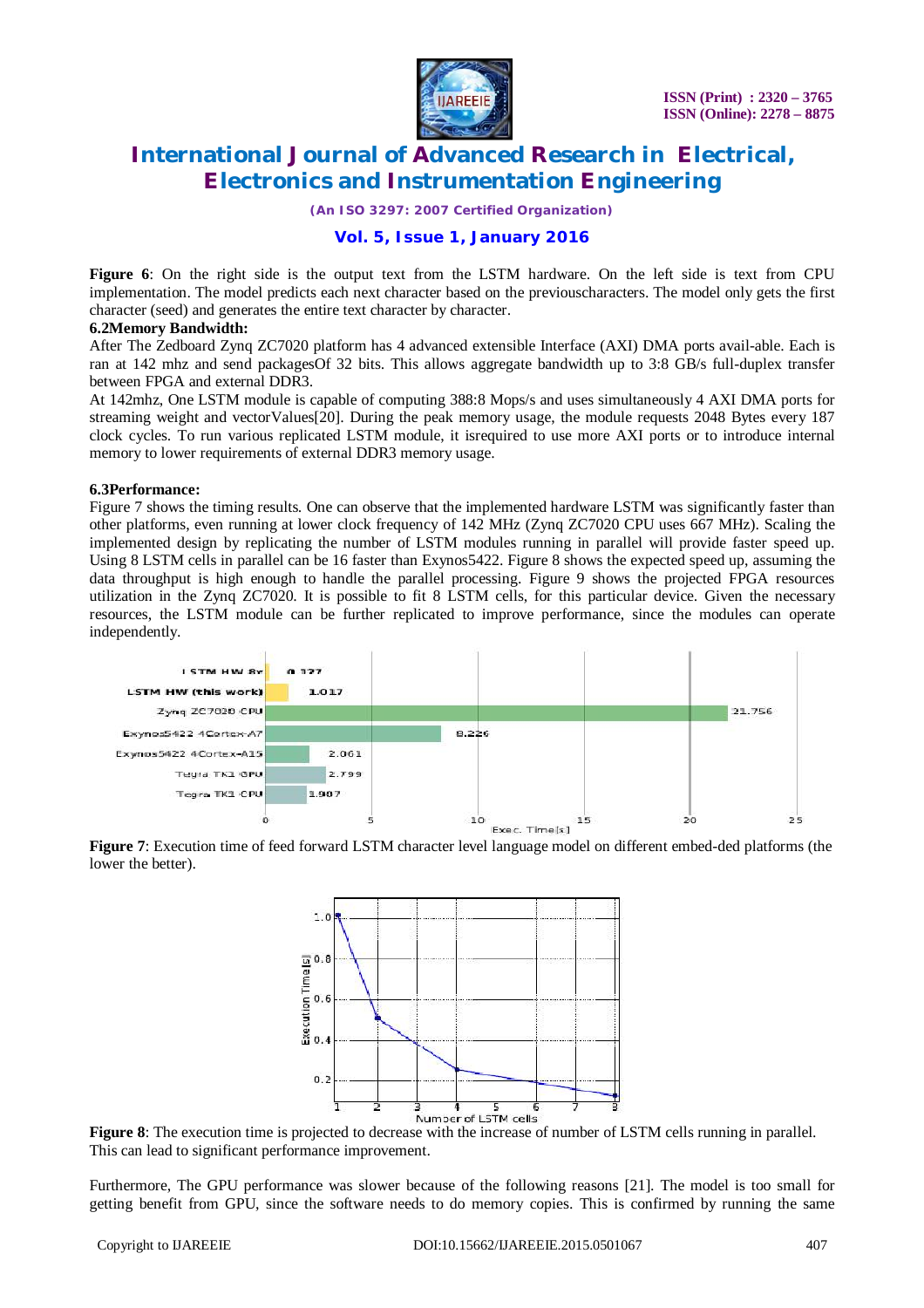

*(An ISO 3297: 2007 Certified Organization)*

### **Vol. 5, Issue 1, January 2016**

Torch7 code on a MacBook PRO 2016. The CPU of the MacBook PRO 2016 executed the Torch7 code for character level language model in 0:304 s, whereas the MacBook PRO 2016's GPU executed the same test in 0:569 s.

### **VII. CONCLUSION**

a channel, Recurrent Neural Networks have recently gained popularity due to the success from the use ofLong Short Term Memory architecture in many applications, such as speech recognition, machinetranslation, scene analysis and image caption generation.

This work presented a hardware implementation of LSTM module. The hardware successfully produced Shakespearelike text using a character level model. Furthermore, the implemented hardware showed to be significantly faster than other mobile platforms. This work can potentially evolve to a RNN co-processor for future devices, although further work needs to be done. The main future work is to optimize the design to allow parallel computation of the gates. This involves designing a parallel MAC unit configuration to perform the matrix-vector multiplication.



### **ACKNOWLEDGMENTS**

This work is supported by Office of Naval Research (ONR) grants 14PR02106-01 P00004 and MURI N000141010278 and National Council for the Improvement of Higher Education (CAPES) through Brazil scientific Mobility Program (BSMP). We would like to thank Vinayak Gokhale for the discussion on implementation and hardware architecture and also thank Alfredo Canziani, Ay-segulDundar and Jonghoon Jin for the support. We gratefully appreciate the support of NVIDIA Corporation with the donation of GPUs used for this research.

#### **REFERENCES**

[1] Graves, et al. Speech recognition with deep re-current neural networks. In Acoustics, Speech and Signal Processing (ICASSP), 2013 IEEE International Conference on, (2013) 6645–6649.

[2] Sutskever, et al. Sequence to sequence learning with neural net-works. In Advances in neural information processing systems (2014) 3104– 3112.

[3] Byeon, et al.Scene analysis by mid-level attribute learning using 2d lstm networks and an application to web-image tagging. Pattern Recognition Letters (2015) 63:23–29.

[4] Vinyals, et al. Show and tell: A neural image caption generator. ArXiv preprint arXiv(2014) 1411.4555.

[5] Mao, et al. Explain images with multimodal recurrent neural networks. ArXiv preprint arXiv (2014)1410:1090.

[6] Fang, Hao, et al. From captions to visual concepts and back.arXiv preprint arXiv (20141)1411:4952.

[7] Hochreiter, et al. Long short-term memory. Neural computation, (1997) 9: 1735–1780.

[8] Schmidhuber, Jurgen. Deep learning in neural networks: An overview. Neural Networks (2015) 61:85– 117.

[9] K R Chowdhury Bengio,et al. Learning long-term dependencies with gra-dient descent is difficult. Neural Networks, IEEE Transactions on  $(1994)$  5:157-166.

[10] Gers, et al. Recurrent nets that time and count. In Neural Networks, 2000. IJCNN 2000, Proceedings of the IEEE-INNS-ENNS International Joint Conference on, (2000) 3: 189–194..

[11] Cho, Kyunghyun, et al.Learning phrase representations using rnn encoder-decoder for statistical machine translation. arXiv preprint arXiv(2014)1406:1078.

[12] Sak, et al.. Long short-term memory recurrent neural network architectures for large scale acoustic modeling. In Proceedings of the Annual Conference of International Speech Communication Association (INTERSPEECH), 2014.

[13] Otte, et al. Dynamic cortex memory: Enhancing recurrent neural networks for gradient-based sequence learning. In Artificial Neural Networks and Machine Learning–ICANN (2014) 1–8.